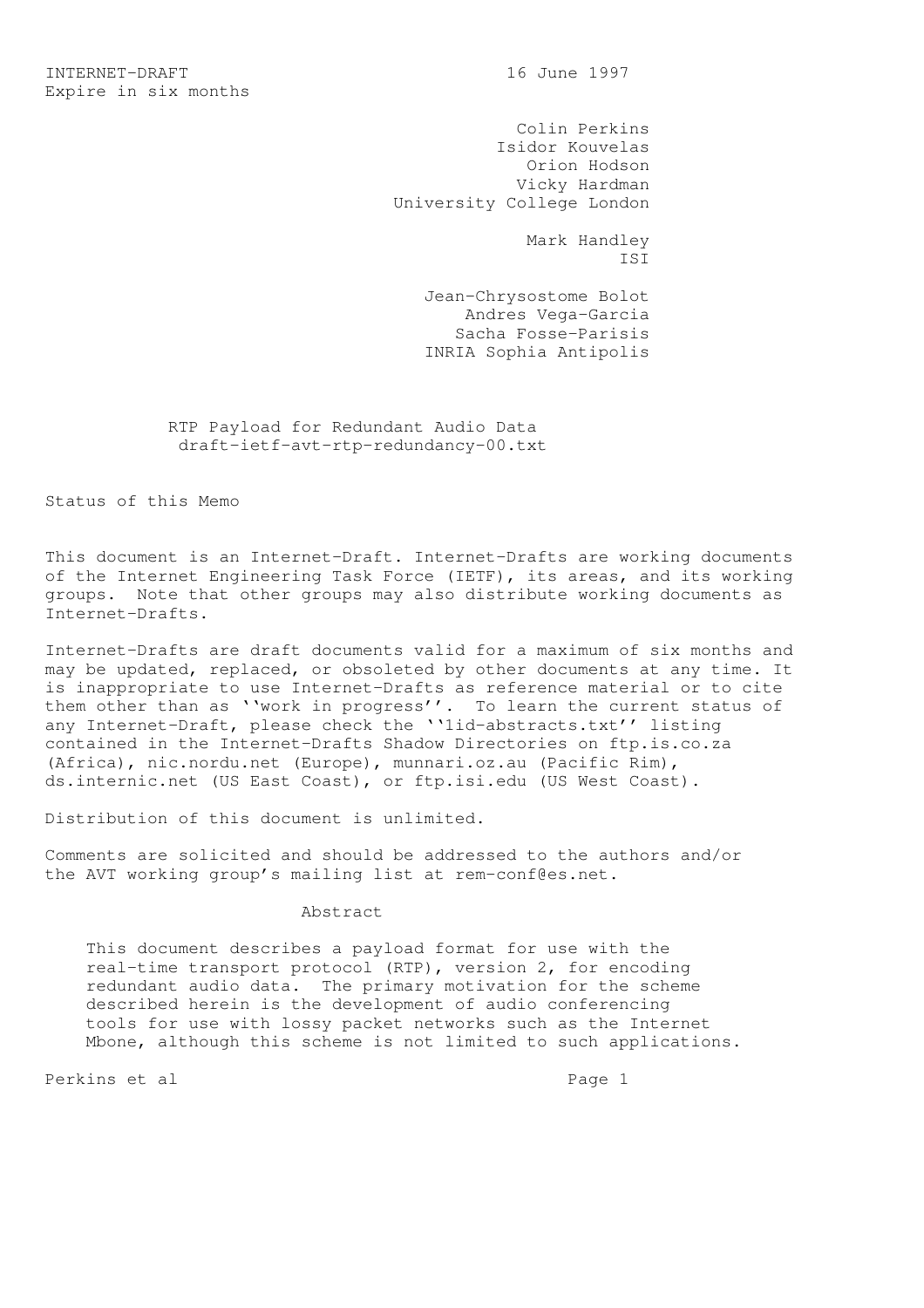### INTERNET-DRAFT 16 June 1997

### 1 Introduction

If multimedia conferencing is to become widely used by the Internet Mbone community, users must perceive the quality to be sufficiently good for most applications. We have identified a number of problems which impair the quality of conferences, the most significant of which is packet loss. This is a persistent problem, particularly given the increasing popularity, and therefore increasing load, of the Internet. The disruption of speech intelligibility even at low loss rates which is currently experienced may convince a whole generation of users that multimedia conferencing over the Internet is not viable. The addition of redundancy to the data stream is offered as a solution [1]. If a packet is lost then the missing information may be reconstructed at the receiver from the redundant data that arrives in the following packet(s), provided that the average number of consecutively lost packets is small. Recent work  $\begin{bmatrix} 4, 5 \end{bmatrix}$  shows that packet loss patterns in the Internet are such that this scheme typically functions well.

This document describes an RTP payload format for the transmission of audio data encoded in such a redundant fashion. Section 2 presents the requirements and motivation leading to the definition of this payload format, and does not form part of the payload format definition. Sections 3 onwards define the RTP payload format for redundant audio data.

#### 2 Requirements/Motivation

The requirements for a redundant encoding scheme under RTP are as follows:

- o Packets have to carry a primary encoding and one or more redundant encodings.
- o As a multitude of encodings may be used for redundant information, each block of redundant encoding has to have an encoding type identifier.
- o As the use of variable size encodings is desirable, each encoded block in the packet has to have a length indicator.
- o The RTP header provides a timestamp field that corresponds to the time of creation of the encoded data. When redundant encodings are used this timestamp field can refer to the time of creation of the primary encoding data. Redundant blocks of data will correspond to different time intervals than the primary data, and hence each block of redundant encoding will require its own timestamp. To reduce the number of bytes needed to carry the timestamp, it can be encoded as the difference of the timestamp for the redundant encoding and the timestamp of the primary.

Perkins et al en anders andere anders anders anders anders anders anders anders anders anders anders anders an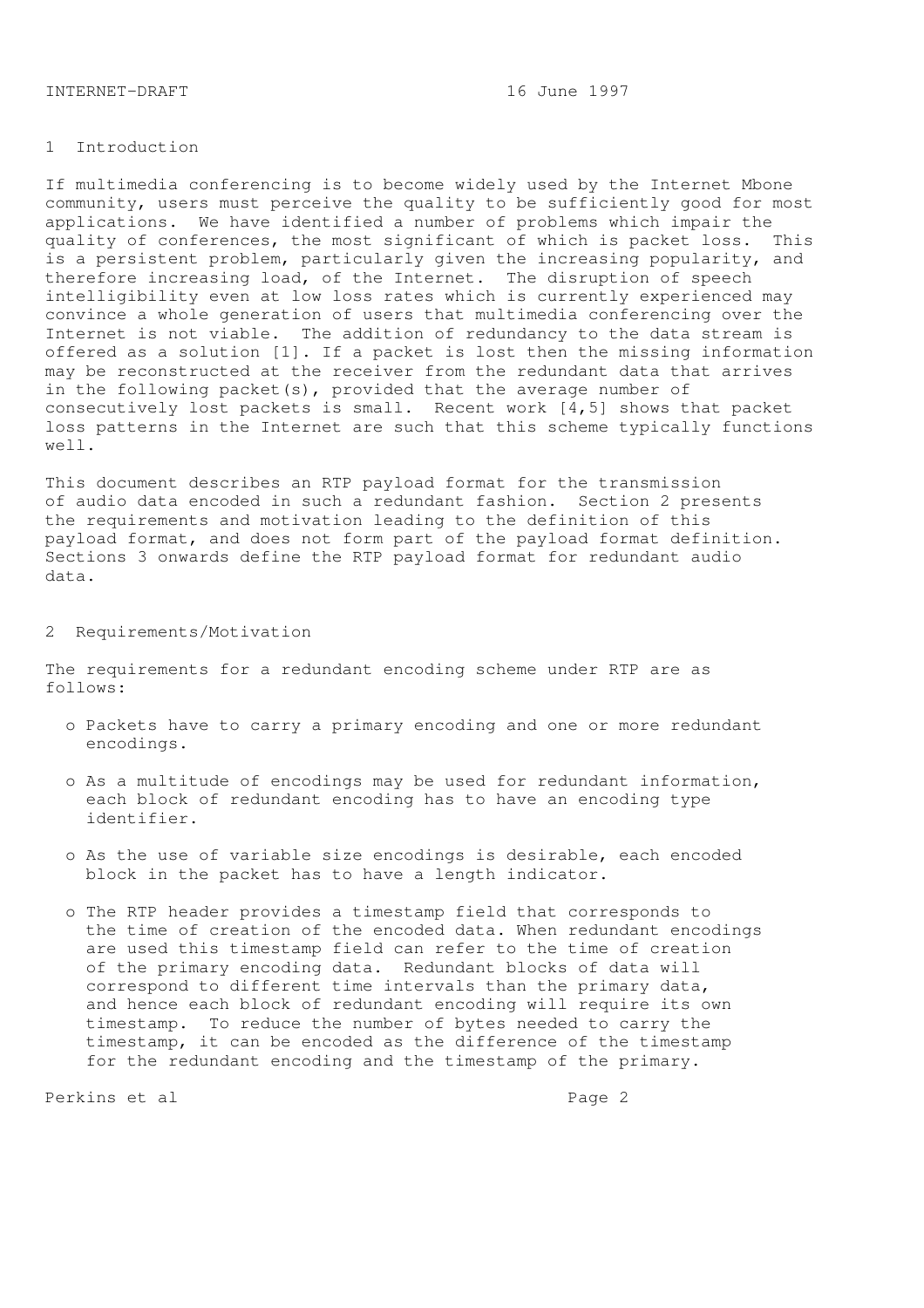There are two essential means by which redundant audio may be added to the standard RTP specification: a header extension may hold the redundancy, or one, or more, additional payload types may be defined.

Including all the redundancy information for a packet in a header extension would make it easy for applications that do not implement redundancy to discard it and just process the primary encoding data. There are, however, a number of disadvantages with this scheme:

- o There is a large overhead from the number of bytes needed for the extension header (4) and the possible padding that is needed at the end of the extension to round up to a four byte boundary (up to 3 bytes). For many applications this overhead is unacceptable.
- o Use of the header extension limits applications to a single redundant encoding, unless further structure is introduced into the extension. This would result in further overhead.

For these reasons, the use of RTP header extension to hold redundant audio encodings is disregarded.

The RTP profile for audio and video conferences [3] lists a set of payload types and provides for a dynamic range of 32 encodings that may be defined through a conference control protocol. This leads to two possible schemes for assigning additional RTP payload types for redundant audio applications:

- 1. A dynamic encoding scheme may be defined, for each combination of primary/redundant payload types, using the RTP dynamic payload type range.
- 2. A single fixed payload type may be defined to represent a packet with redundancy. This may then be assigned to either a static RTP payload type, or the payload type for this may be assigned dynamically.

It is possible to define a set of payload types that signify a particular combination of primary and secondary encodings for each of the 32 dynamic payload types provided. This would be a slightly restrictive yet feasible solution for packets with a single block of redundancy as the number of possible combinations is not too large. However the need for multiple blocks of redundancy greatly increases the number of encoding combinations and makes this solution not viable.

A modified version of the above solution could be to decide prior to the beginning of a conference on a set a 32 encoding combinations that will be used for the duration of the conference. All tools in the conference can be initialized with this working set of encoding combinations. Communication of the working set could be made through the use of an external, out of band, mechanism. Setup is complicated

Perkins et al entre and page 3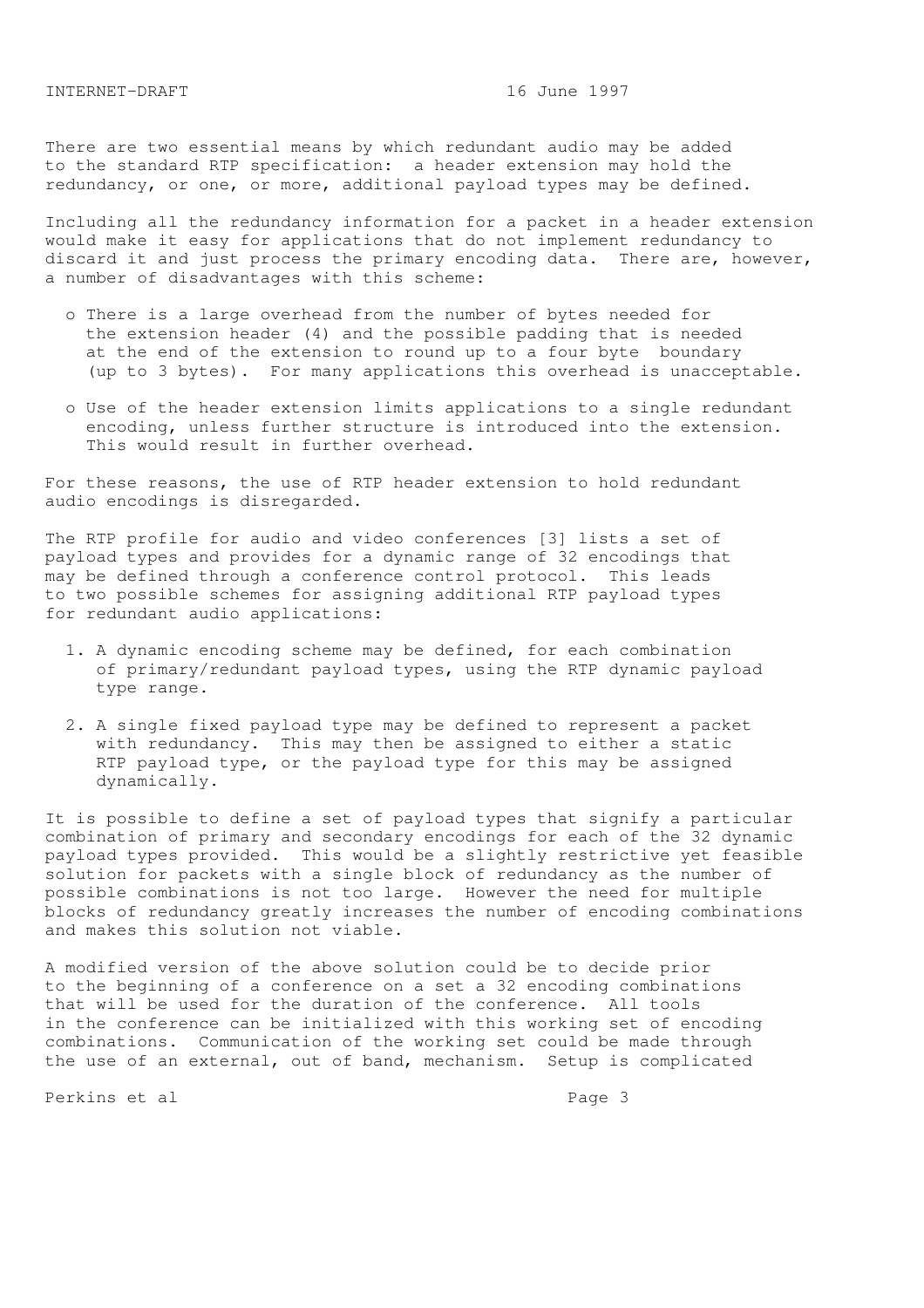as great care needs to be taken in starting tools with identical parameters. This scheme is more efficient as only one byte is used to identify combinations of encodings.

It is felt that the complication inherent in distributing the mapping of payload types onto combinations of redundant data preclude the use of this mechanism.

A more flexible solution is to have a single payload type which signifies a packet with redundancy. That packet then becomes a container, encapsulating multiple payloads into a single RTP packet. Such a scheme is flexible, since any amount of redundancy may be encapsulated within a single packet. There is, however, a small overhead since each encapsulated payload must be preceded by a header indicating the type of data enclosed. This is the preferred solution, since it is both flexible, extensible, and has a relatively low overhead. The remainder of this document describes this solution.

## 3 Payload Format Specification

The assignment of an RTP payload type for this new packet format is outside the scope of this document, and will not be specified here. It is expected that the RTP profile for a particular class of applications will assign a payload type for this encoding, or if that is not done then a payload type in the dynamic range shall be chosen.

An RTP packet containing redundant data shall have a standard RTP header, with payload type indicating redundancy. The other fields of the RTP header relate to the primary data block of the redundant data.

Following the RTP header are a number of additional headers, defined in the figure below, which specify the contents of each of the encodings carried by the packet. Following these additional headers are a number of data blocks, which contain the standard RTP payload data for these encodings. It is noted that all the headers are aligned to a 32 bit boundary, but that the payload data will typically not be aligned. If multiple redundant encodings are carried in a packet, they should correspond to different time intervals: there is no reason to include multiple copies of data for a single time interval within a packet.

 $0$  and  $1$  and  $2$  3 0 1 2 3 4 5 6 7 8 9 0 1 2 3 4 5 6 7 8 9 0 1 2 3 4 5 6 7 8 9 0 1 +-+-+-+-+-+-+-+-+-+-+-+-+-+-+-+-+-+-+-+-+-+-+-+-+-+-+-+-+-+-+-+-+ |F| block PT | timestamp offset | block length | +-+-+-+-+-+-+-+-+-+-+-+-+-+-+-+-+-+-+-+-+-+-+-+-+-+-+-+-+-+-+-+-+

Perkins et al  $P = 4$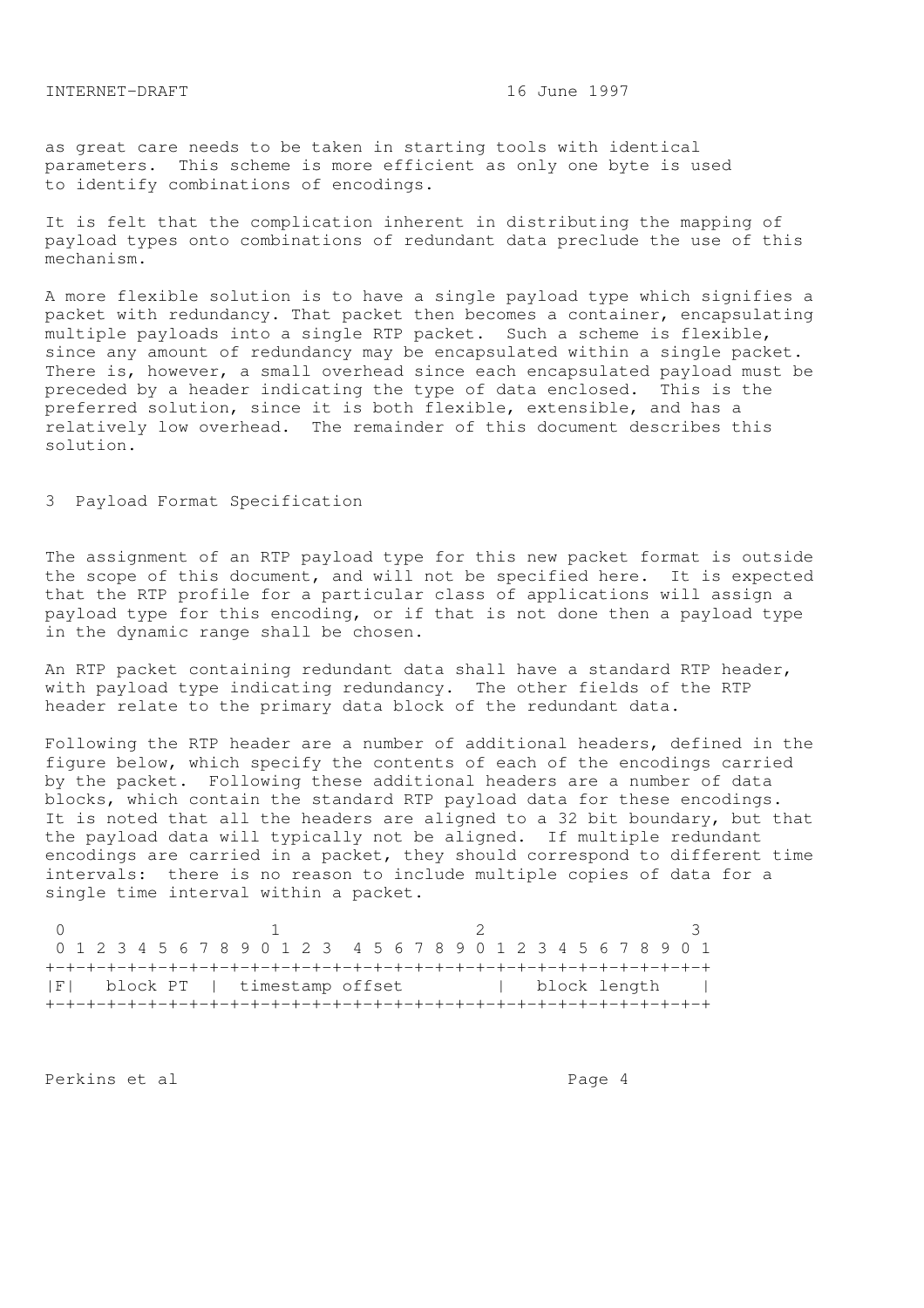The bits in the header are specified as follows:

F: 1 bit First bit in header indicates whether another header block follows. If 1 further header blocks follow, if 0 this is the last header block.

block PT: 7 bits RTP payload type for this block.

- timestamp offset: 14 bits Unsigned offset of timestamp of this block relative to timestamp given in RTP header. The use of an unsigned offset implies that redundant data must be sent after the primary data, and is hence a time to be subtracted from the current timestamp to determine the timestamp of the data for which this block is the redundancy.
- block length: 10 bits Length in bytes of the corresponding data block excluding header.

It is noted that the use of an unsigned timestamp offset limits the use of redundant data slightly: it is not possible to send redundancy before the primary encoding. This may affect schemes where a low bandwidth coding suitable for redundancy is produced early in the encoding process, and hence could feasibly be transmitted early. However, the addition of a sign bit would unacceptably reduce the range of the timestamp offset, and increasing the size of the field above 14 bits limits the block length field. It seems that limiting redundancy to be transmitted after the primary will cause fewer problems than limiting the size of the other fields.

The timestamp offset for a redundant block is measured in the same units as the timestamp of the primary encoding (ie: audio samples, with the same clock rate as the primary). The implication of this is that the redundant encoding MUST be sampled at the same rate as the primary.

It is further noted that the block length and timestamp offset are 10 bits, and 14 bits respectively; rather than the more obvious 8 and 16 bits. Whilst such an encoding complicates parsing the header information slightly, and adds some additional processing overhead, there are a number of problems involved with the more obvious choice: An 8 bit block length field is sufficient for most, but not all, possible encodings: for example 80ms PCM and DVI audio packets comprise more than 256 bytes, and cannot be encoded with a single byte length field. It is possible to impose additional structure on the block length field (for example the high bit set could imply the lower 7 bits code a length in words, rather than bytes), however such schemes are complex. The use of a 10 bit block length field retains simplicity and provides an enlarged range, at the expense of a reduced range of timestamp values.

The primary encoding block header is placed last in the packet. It is therefore possible to omit the timestamp and block-length fields

Perkins et al entre and page 5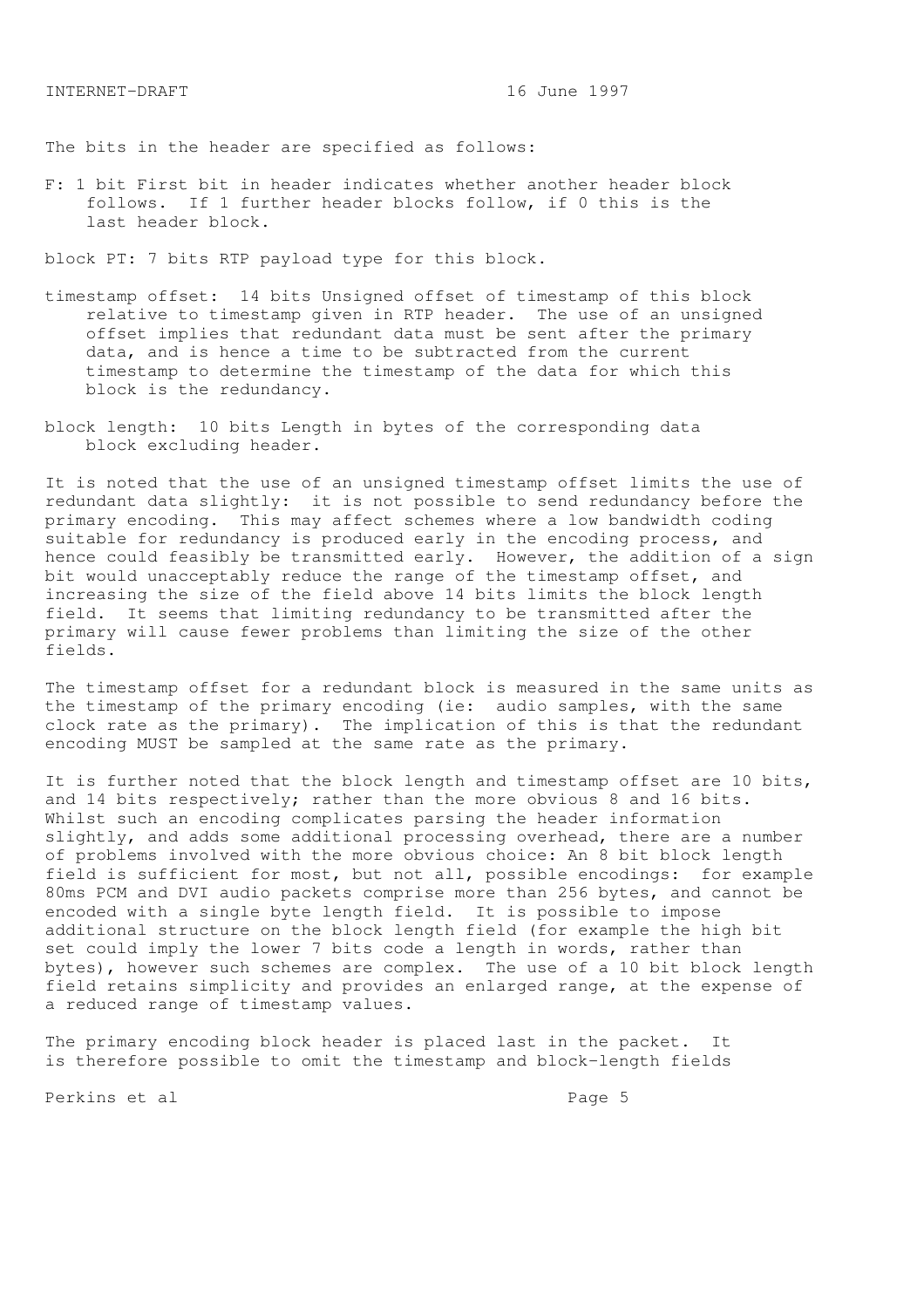from the header of this block, since they may be determined from the RTP header and overall packet length. The header for the primary (final) block comprises only a zero F bit, and the block payload type information, a total of 8 bits. This is illustrated in the figure below:

 0 1 2 3 4 5 6 7 +-+-+-+-+-+-+-+-+ |0| Block PT | +-+-+-+-+-+-+-+-+

The final header is followed, immediately, by the data blocks, stored in the same order as the headers. There is no padding or other delimiter between the data blocks, and they are typically not 32 bit aligned. Again, this choice was made to reduce bandwidth overheads, at the expense of additional decoding time.

The choice of encodings used should reflect the bandwidth requirements of those encodings. It is expected that the redundant encoding shall use significantly less bandwidth that the primary encoding: the exception being the case where the primary is very low-bandwidth and has high processing requirement, in which case a copy of the primary MAY be used as the redundancy. The redundant encoding MUST NOT be higher bandwidth than the primary.

The use of multiple levels of redundancy is rarely necessary. However, in those cases which require it, the bandwidth required by each level of redundancy is expected to be significantly less than that of the previous level.

### 4 Limitations

The RTP marker bit is not preserved for redundant data blocks. Hence if the primary (containing this marker) is lost, the marker is lost. It is believed that this will not cause undue problems: even if the marker bit was transmitted with the redundant information, there would still be the possibility of its loss, so applications would still have to be written with this in mind.

In addition, CSRC information is not preserved for redundant data. The CSRC data in the RTP header of a redundant audio packet relates to the primary only. Since CSRC data in an audio stream is expected to change relatively infrequently, it is recommended that applications which require this information assume that the CSRC data in the RTP header may be applied to the reconstructed redundant data.

Perkins et al  $P$ age 6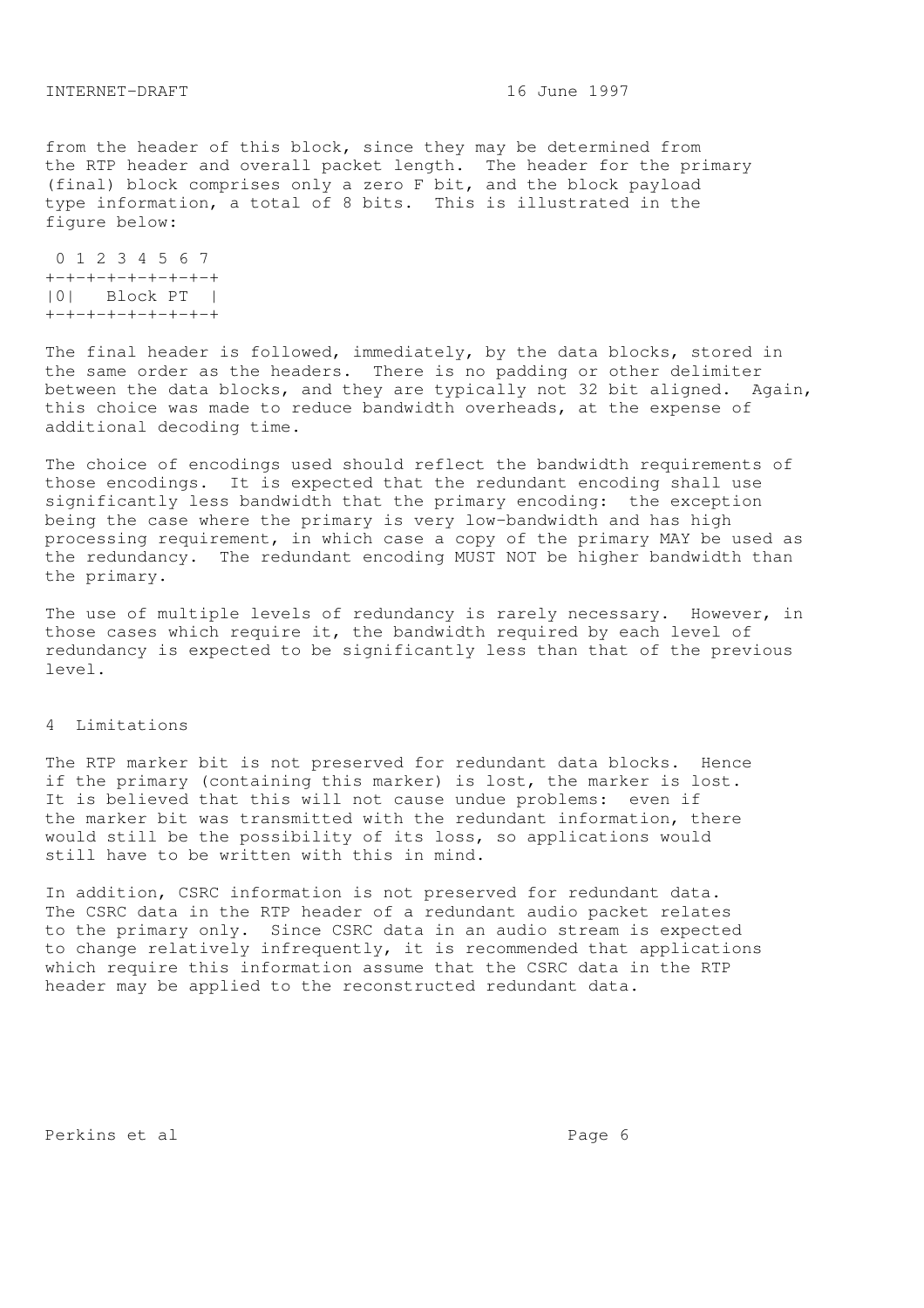INTERNET-DRAFT 16 June 1997

5 Relation to SDP

When a redundant payload is used, it may need to be bound to an RTP dynamic payload type. This may be achieved through any out-of-band mechanism, but one common way is to communicate this binding using the Session Description Protocol (SDP) [6]. SDP has a mechanism for binding a dynamic payload types to particular codec, sample rate, and number of channels using the ''rtpmap'' attribute. An example of its use (using the RTP audio/video profile [3]) is:

 m=audio 12345 RTP/AVP 121 0 5 a=rtpmap:121 red/8000/1

This specifies that an audio stream using RTP is using payload types 121 (a dynamic payload type), 0 (PCM u-law) and 5 (DVI). The ''rtpmap'' attribute is used to bind payload type 121 to codec "'red'' indicating this codec is actually a redundancy frame, 8KHz, and monaural. When used with SDP, the term ''red'' is used to indicate the redundancy format discussed in this document.

In this case the additional formats of PCM and DVI are specified. The receiver must therefore be prepared to use these formats. Such a specification means the sender will send redundancy by default, but also may send PCM or DVI. However, with a redundant payload we additionally take this to mean that no codec other than PCM or DVI will be used in the redundant encodings. Note that the additional payload formats defined in the ''m='' field may themselves be dynamic payload types, and if so a number of additional  $a = '$  attributes may be required to describe these dynamic payload types.

To receive a redundant stream, this is all that is required. However to send a redundant stream, the sender needs to know which codecs are recommended for the primary and secondary (and tertiary, etc) encodings. This information is specific to the redundancy format, and is specified using an additional attribute ''fmtp'' which conveys format-specific information. A session directory does not parse the values specified in an fmtp attribute but merely hands it to the media tool unchanged. For redundancy, we define the format parameters to be a slash  $''/'$  separated list of RTP payload types.

Thus a complete example is:

 m=audio 12345 RTP/AVP 121 0 5 a=rtpmap:121 red/8000/1 a=fmtp:121 0/5

This specifies that the default format for senders is redundancy with PCM as the primary encoding and DVI as the secondary encoding. Encodings cannot be specified in the fmtp attribute unless they are also specified as valid encodings on the media (''m='') line.

Perkins et al **Page 7**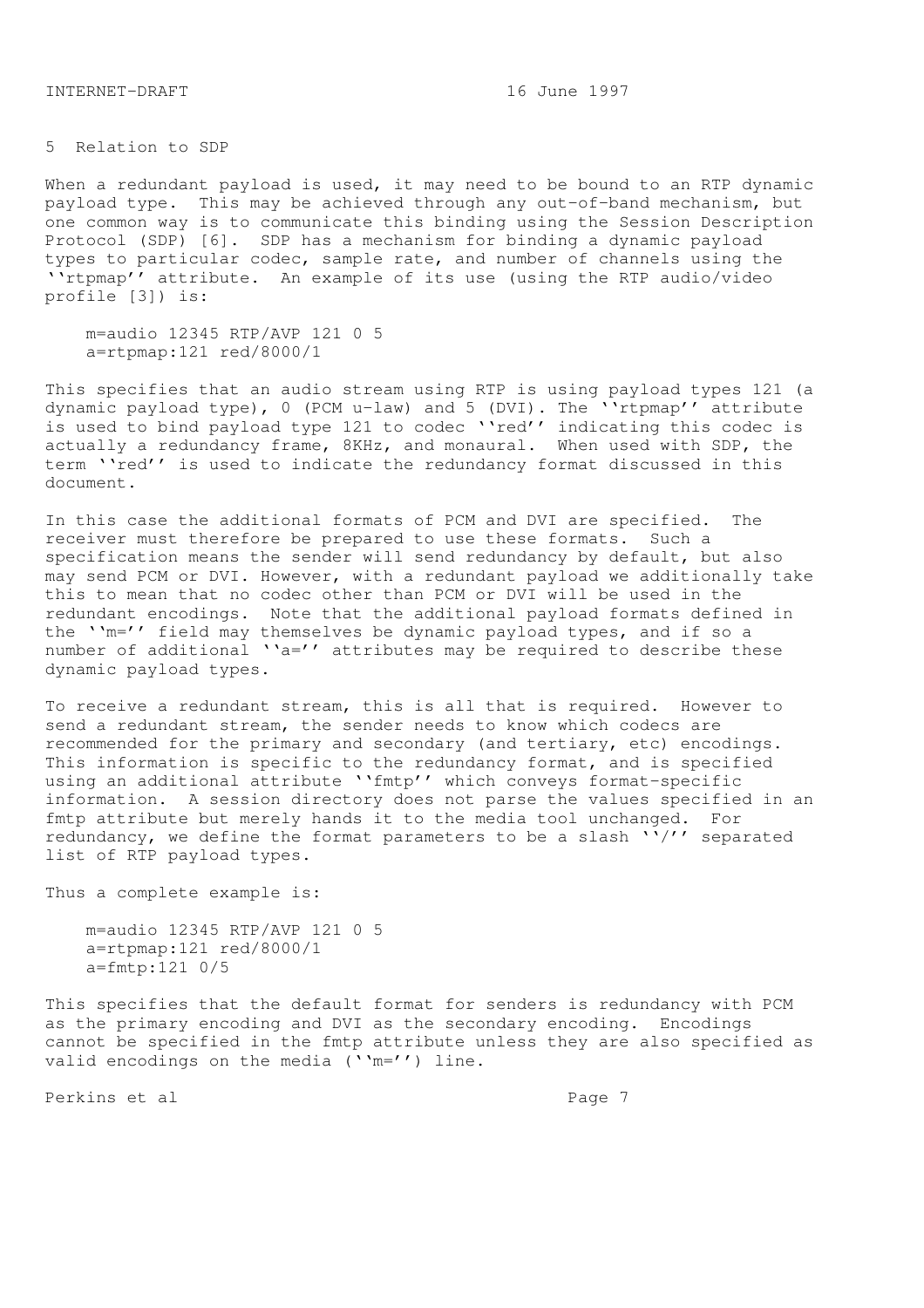# 6 Security Considerations

RTP packets containing redundant information are subject to the security considerations discussed in the RTP specification [2], and any appropriate RTP profile (for example [3]). This implies that confidentiality of the media streams is achieved by encryption. Encryption of a redundant data stream may occur in two ways:

- 1. The entire stream is to be secured, and all participants are expected to have keys to decode the entire stream. In this case, nothing special need be done, and encryption is performed in the usual manner.
- 2. A portion of the stream is to be encrypted with a different key to the remainder. In this case a redundant copy of the last packet of that portion cannot be sent, since there is no following packet which is encrypted with the correct key in which to send it. Similar limitations may occur when enabling/disabling encryption.

The choice between these two is a matter for the encoder only. Decoders can decrypt either form without modification.

Whilst the addition of low-bandwidth redundancy to an audio stream is an effective means by which that stream may be protected against packet loss, application designers should be aware that the addition of large amounts of redundancy will increase network congestion, and hence packet loss, leading to a worsening of the problem which the use of redundancy was intended to solve. At its worst, this can lead to excessive network congestion and may constitute a denial of service attack.

7 Example Packet

An RTP audio data packet containing a DVI4 (8KHz) primary, and a single block of redundancy encoded using 8KHz LPC (both 20ms packets), as defined in the RTP audio/video profile [3] is illustrated:

Perkins et al en anders andere anders anders anders anders anders anders anders anders anders anders anders an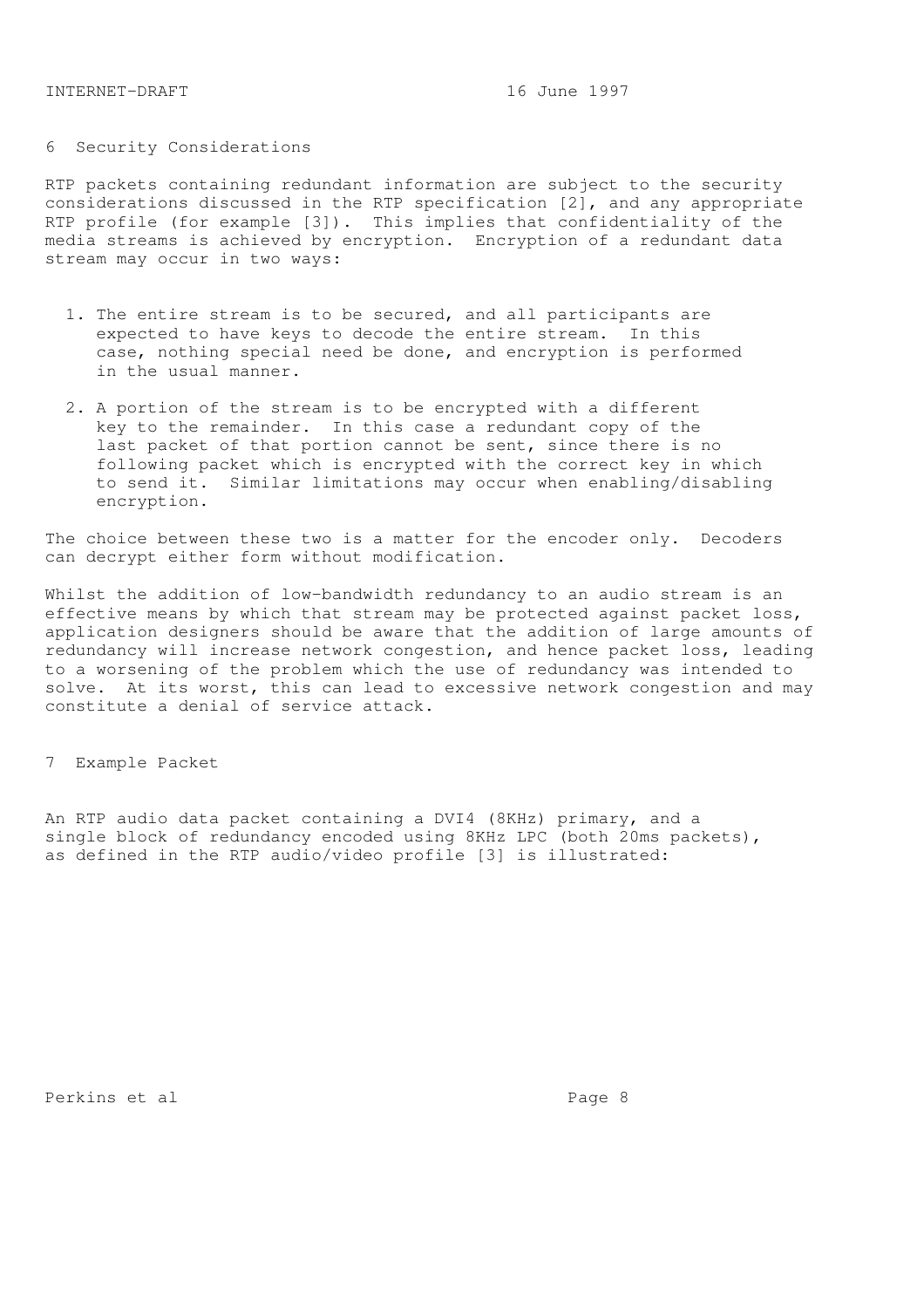0 1 2 3 0 1 2 3 4 5 6 7 8 9 0 1 2 3 4 5 6 7 8 9 0 1 2 3 4 5 6 7 8 9 0 1 +-+-+-+-+-+-+-+-+-+-+-+-+-+-+-+-+-+-+-+-+-+-+-+-+-+-+-+-+-+-+-+-+  $|V=2|P|X|$  CC=0  $|M|$  PT | sequence number of primary | +-+-+-+-+-+-+-+-+-+-+-+-+-+-+-+-+-+-+-+-+-+-+-+-+-+-+-+-+-+-+-+-+ timestamp of primary encoding  $|$ +-+-+-+-+-+-+-+-+-+-+-+-+-+-+-+-+-+-+-+-+-+-+-+-+-+-+-+-+-+-+-+-+ | synchronization source (SSRC) identifier | +-+-+-+-+-+-+-+-+-+-+-+-+-+-+-+-+-+-+-+-+-+-+-+-+-+-+-+-+-+-+-+-+ |1| block PT=7 | timestamp offset | block length | +-+-+-+-+-+-+-+-+-+-+-+-+-+-+-+-+-+-+-+-+-+-+-+-+-+-+-+-+-+-+-+-+ |0| block PT=5 | | +-+-+-+-+-+-+-+-+ + | | + LPC encoded redundant data (PT=7) + | (14 bytes) | + +---------------+ | | | +-+-+-+-+-+-+-+-+-+-+-+-+-+-+-+-+-+-+-+-+-+-+-+-+ + | |  $+$ | |  $+$ | |  $+$ | DVI4 encoded primary data (PT=5) | + (84 bytes, not to scale) +  $/$  $+$ | |  $+$ | | + +---------------+ | | +-+-+-+-+-+-+-+-+-+-+-+-+-+-+-+-+-+-+-+-+-+-+-+-+

Perkins et al entre and page 9